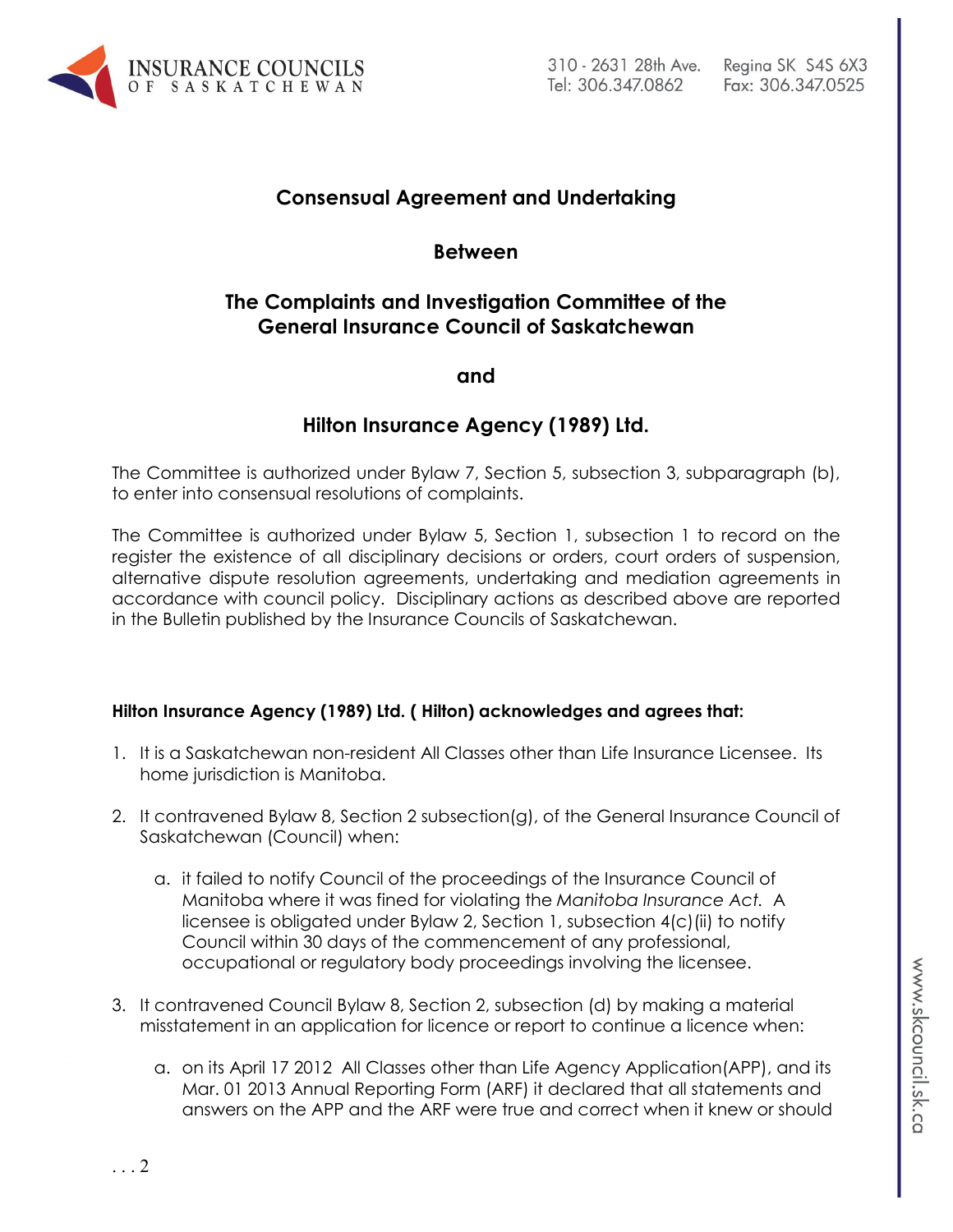have known that the answer it provided at question 6 of the APP and Question 7 on the ARF were incorrect.

- 4. Its rights to appear before a Discipline Committee of Council have been explained to it through its Designated Representative and it fully understands its rights and obligations under the GIC Bylaw 10.
- 5. It waives its rights to appear before a Discipline Committee of Council and undertakes not to exercise any appeal rights it may have under Council Bylaw 10, Section 3 or *The Saskatchewan Insurance Act* (the Act)*,* Section 466.1 (7.1), as it relates to matters set out in this Consensual Agreement and Undertaking (Agreement).
- 6. It has been advised by the Complaints and Investigations Committee (the Committee) that it is in its interests to obtain independent legal advice before entering into this Agreement.
- 7. This Agreement does not preclude the Committee from pursuing any other investigation against it for activities not identified in this Agreement that may be in violation of Council Bylaws or the Act.

#### **Hilton having waived its rights undertakes to:**

- 8. Pay a fine in the amount of \$250.00 for contravention of Council Bylaw 8, Section 2 subsection (g);
- 9. Pay a fine in the amount of \$250.00 for contravention of Council Bylaw 8, Section 2 subsection (d); and
- 10. Reimburse Council for the Committee's investigation costs in the total amount of \$440.00

#### **The Committee's Agreement:**

- 11. The Committee agrees to accept as full and final resolution to the acknowledged violations of the Council Bylaws as set out in this Agreement the following:
	- a. payment to Council a fine in the total amount of \$500.00; and
	- b. payment to Council of the Committee investigation costs in the total amount of \$440.00.